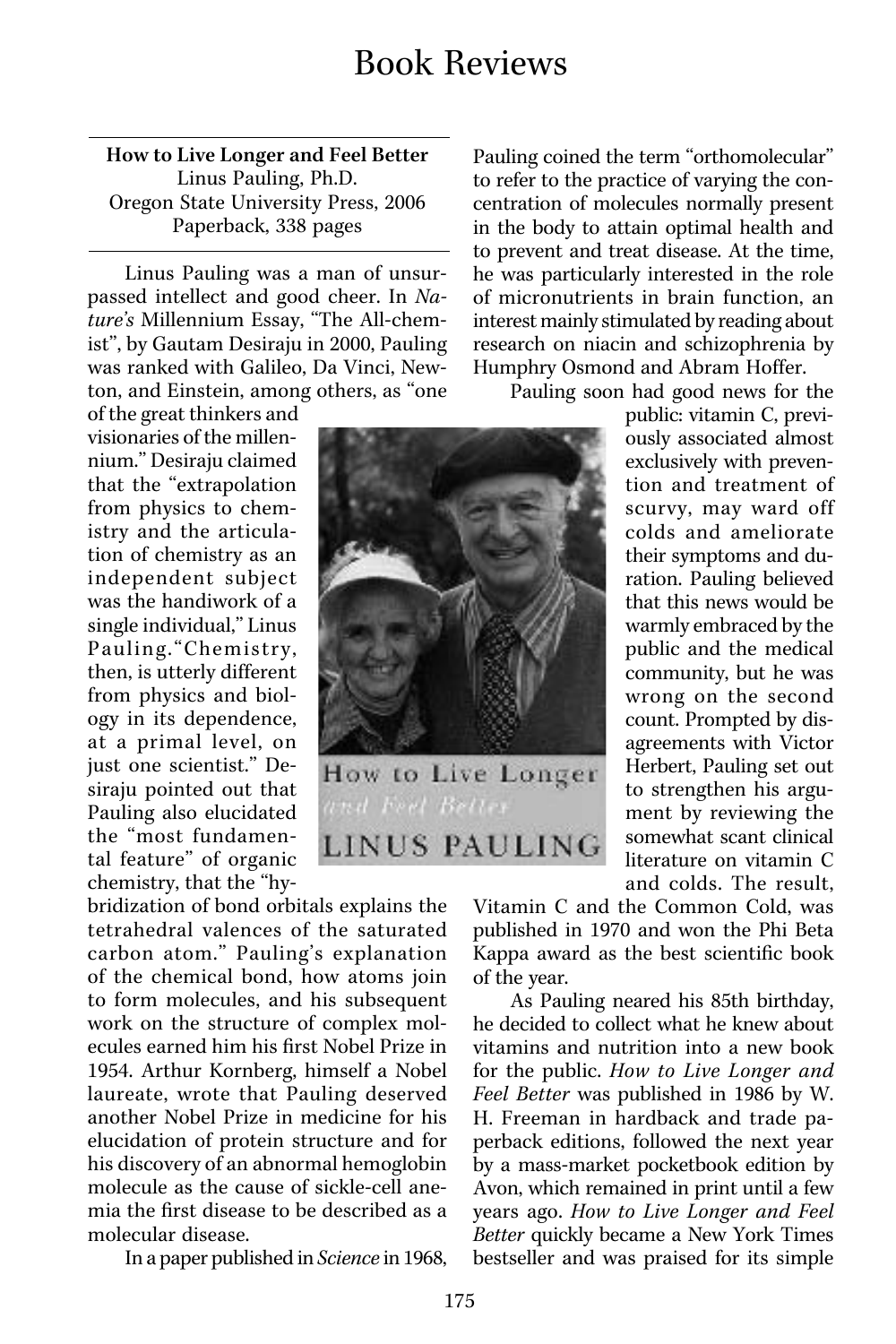suggestions for a longer, healthier life and for the crystal clarity of its presentation of technical information. Pauling embarked on a promotional tour and was clearly the best advertisement for his regimen vital, perceptive, articulate, humorous, charming, and awesomely knowledgeable.

*How to Live Longer and Feel Better* is organized into five sections. The first, "The Regimen", outlines a simple strategy for a long and healthy life, including the use of vitamin and mineral supplements, avoidance of sugar and tobacco, consumption of a sensible diet providing an ample intake of fruits and vegetables and appealing foods, drinking plenty of water, and the advice to "Avoid stress. Work at a job you like. Be happy with your family." Pauling also discusses some essential aspects of nutrition and comments on eating disorders, including obesity. The second section, "The New Nutrition," explains how vitamins were discovered, describes their role in human biochemistry, and presents excellent discussions of biochemical individuality and vitamins and evolution, including cross-species comparisons and the amount of certain vitamins in a raw plant food diet. Several illustrations of vitamin C and collagen dropped from the Avon edition because of its small size and rough paper quality, are reinstated in this section to conform to the original Freeman edition. The following section, lengthiest in the book, presents a thorough discussion of orthomolecular medicine. This section discusses in detail the effect of vitamins on a host of illnesses and conditions, including cardiovascular disease, cancer, allergies, arthritis, aging, and infectious diseases like the common cold, influenza, and hepatitis. Pauling cites contemporary clinical studies and many published prior to 1970, most of which are difficult, if not impossible, to find in electronic biomedical databases like Medline. Pauling also discusses the role of vitamin C in immune function,

wound healing, and muscular activity vitamin C is required for hydroxylation reactions that convert dietary lysine to carnitine, which is essential in mitochondrial energetics. In the chapter on the brain, Pauling presents the work of Ruth Harrell and Henry Turkel on mental retardation and Down's syndrome, the relationship between IQ and micronutrient intake, and the work of orthomolecular psychiatrists Abram Hoffer and Humphry Osmond on the treatment of affective disorders with niacin and vitamin C. In "Aging and its Moderation and Delay," Pauling explains the ramifications of smoking, alcohol, and exercise on health and aging, speculating that the period of well-being and longevity could be increased by 25 to 35 years by following his prescription for health.

The chapter "Cancer" presents epidemiological and animal studies on cancer and vitamin C, as well as early clinical observations. It begins the discussion of the clinical collaboration between Pauling and Ewan Cameron, a cancer surgeon in Scotland who treated terminal patients with high-dose intravenous and oral vitamin C. This issue is further addressed in the subsequent section, "Vitamins and Drugs," which contains chapters on the side effects and low toxicity of vitamins and compares the actions of drugs and vitamins. Perhaps the most provocative and stirring statements are made in the chapters on organized medicine and on the comparison of vitamins and drugs, in which Pauling outlines the cancer and vitamin C controversy and the resistance of the conventional medical community to evidence about vitamin C and colds. These are also political issues, and Pauling presents a persuasive case that the medical media reflected bias against vitamins. He criticizes the Mayo Clinic studies on vitamin C and cancer as severely flawed and accuses the Mayo clinicians, the National Cancer Institute, and the editor of *The New England Journal of Medicine*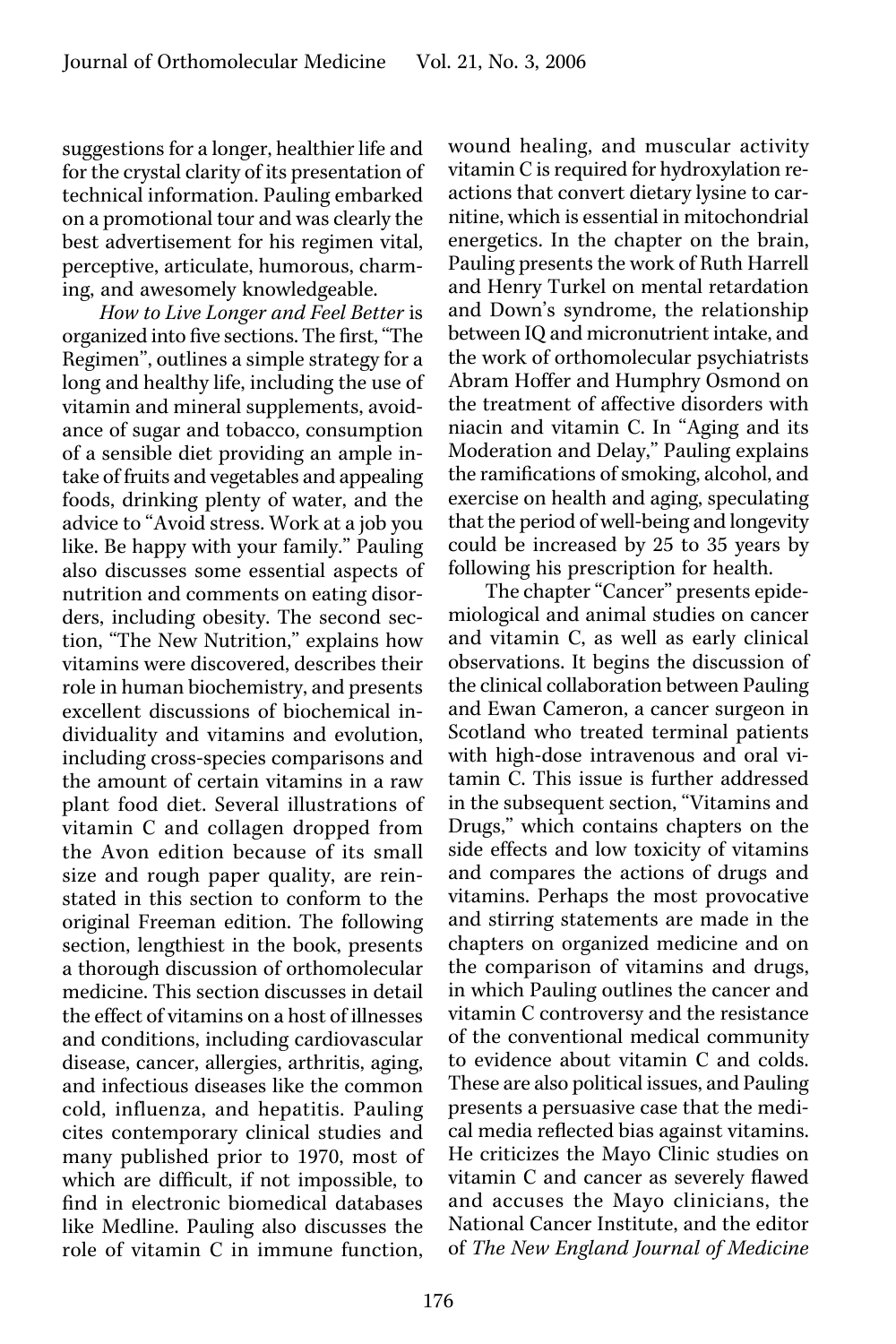of misrepresentation and bias, even using a rare exclamatory statement in his condemnation of the deliberate use of ineffective chemotherapy in terminal cancer, causing much needless suffering of patients.

Pauling dedicated *How to Live Longer and Feel Better* to his old friend, Arthur Sackler, who was inducted into the Orthomolecular Medicine Hall of Fame in 2006. The 20th anniversary edition includes a new introduction by Melinda Gormley that traces Pauling's work in structural chemistry, molecular biology, and molecular medicine and describes events in his life that led to the development of orthomolecular medicine. An afterword and annotations are also newly provided. The afterword directs readers to resources developed by the Linus Pauling Institute, the Micronutrient Information Center and the LPI Research Newsletter, that provide updated information on micronutrients covered in *How to Live Longer and Feel Better,* as well as information on micronutrients and phytochemicals that have emerged as the foci of intense research interest in the last 20 years. Several typographical errors in previous editions have been corrected, and the book includes a comprehensive bibliography and name and subject indices.

*How to Live Longer and Feel Better* remains an outstanding classic that presents with utter clarity the basis of orthomolecular medicine. It cites the seminal work of orthomolecular pioneers like the Shutes, Irwin Stone, Fred Klenner, Humphry Osmond, Abram Hoffer, Albert Szent-Gyorgyi, Ewan Cameron, Robert Cathcart, Emanuel Cheraskin, and many others whose published clinical work is often ignored today. Pauling integrates their studies with his own insightful knowledge to produce a text that remains a stunning tour-de-force that is highly recommended to those well versed in orthomolecular medicine and to the uninitiated, curious

reader. The technical discussions are as detailed as necessary, but Pauling does not expect the reader to have a strong background in the relevant sciences.

Pauling ends the book with the sage advice to "not let either the medical authorities or the politicians mislead you. Find out what the facts are, and make your own decisions about how to live a happy life and how to work for a better world." Amen!

–Review by Stephen Lawson

Stop America's #1 Killer: Reversible Vitamin Deficiency Found to be the Origin of All Coronary Heart Disease Thomas E. Levy, MD, JD 2005, Paperback, 319 pages

If more proof is needed that Dr. Thomas Levy is unique among cardiologists, here it is. Following his 2001 book, *Optimal Nutrition for Optimal Health,*  and the outstanding *Vitamin C, Infectious Diseases, and Toxins: Curing the Incurable* (2004), he now turns his full attention to the crucial role of ascorbate in heart disease. In this new book, subtitled "Reversible Vitamin Deficiency Found to be the Origin of All Coronary Heart Disease," Dr. Levy puts it unequivocally: "Coronary heart disease is arterial scurvy. Atherosclerosis is easily preventable and even reversible."

Heavyweight statements such as these need heavyweight support, and Levy provides more than 60 pages of scientific references ranging all the way back to 1906. Those prejudiced by research-date tunnel vision will be quick to opine that old studies don't count. If so, such critics will still have to contend with the fact that several hundred of Levy's citations are since the year 2000. The next edition of this book should therefore contain an index. Levy, an attorney as well as a physi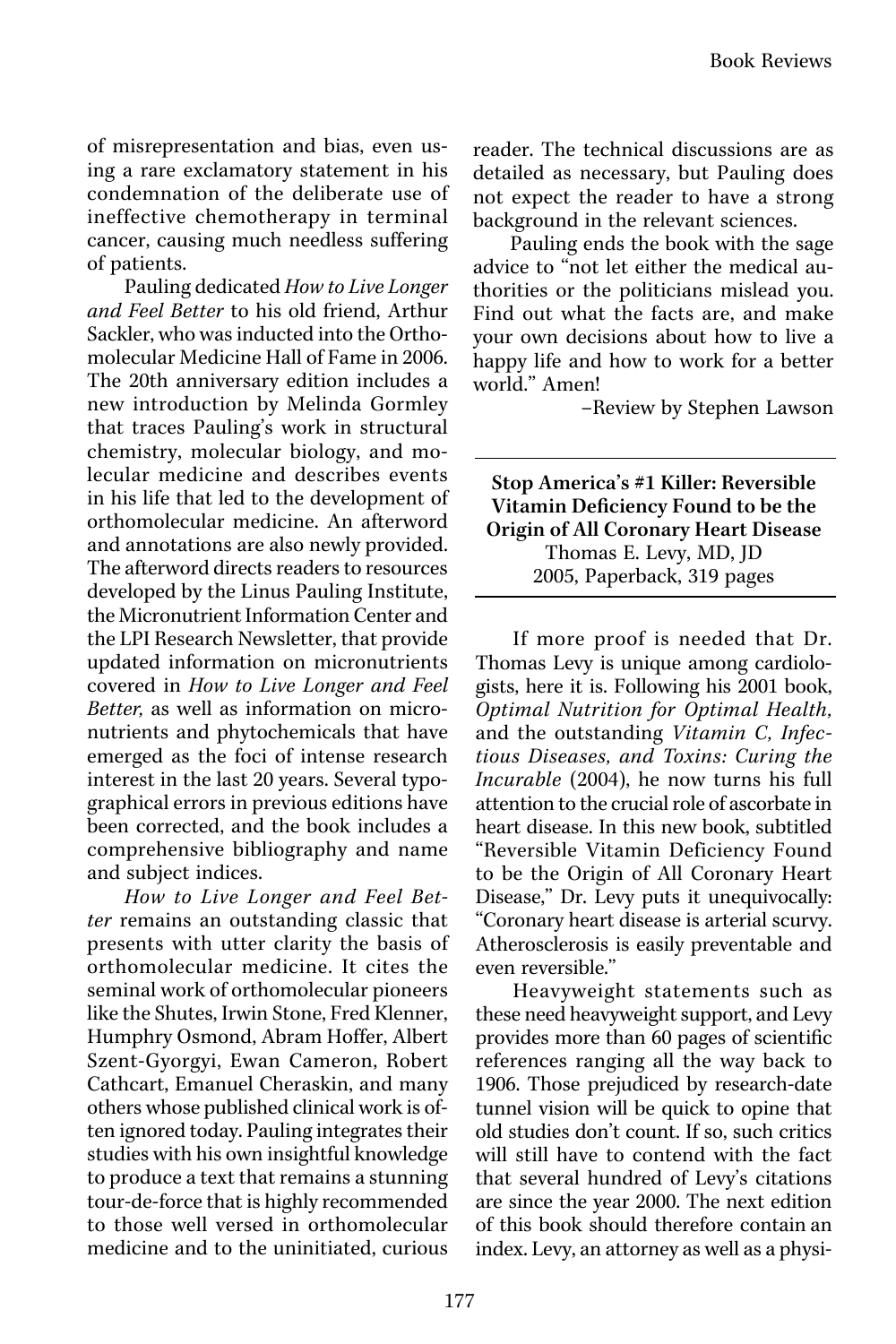cian, knows forensics. He uses 220 pages and 108 summary statements ("exhibits") to build his case historically as well as scientifically. Each chapter's topic is directly related to vitamin C deficiency, including high blood pressure, inflammation, cholesterol, triglycerides, diabetes, coronary artery calcium, artery spasm, oxidative stress, myocardial infarction, heart failure and strength of contraction. It is a very thorough and persuasive presentation, one that could not easily be rebutted, if it can be rebutted at all.

*Stop America's #1 Killer* concludes with "Practical Suggestions for Stopping/ Reversing Atherosclerosis," which lists specific nutritional supplement recommendations. While those for vitamin D (400-1,000 IU/day) and niacin (20 to 25 mg/day) are low, the others are strongly orthomolecular, examples being vitamin C (3,000-9,000 mg/day); lysine (3,000-6,000 mg/day); and vitamin E (400-1,000 IU/day). The 200-1,000 mg daily recommendation for magnesium glycinate (or other magnesium-amino acid chelate) might benefit from a clarification that this refers to the quantity of elemental magnesium, not the tableted product's weight of the element plus its chelating agent. Many food supplement bottles, and therefore many consumers, omit this distinction. Levy's second set of practical dietary recommendations focuses on "Minimization of Dietary Toxicity" by avoiding milk and sugary foods, maximizing fresh vegetable intake, and simply chewing food thoroughly. Good advice. Thirdly, and perhaps more controversially, Dr. Levy advocates what he terms "Total Dental Revision," consisting not only of proper treatment of periodontal disease and the removal of mercury-amalgam fillings, but also the extraction of dental implants and root canal treated teeth. However, he is not inflexible, writing that "the rest of the protocol should still improve overall health dramatically."

Levy's book is an excellent and essential summary of a century of vitamin research in heart disease. But I think it goes beyond that. Linus Pauling's final research interest was the role of vitamin C in stopping cardiovascular disease, and between 1991 and 1993, Pauling and Rath published a series of papers on this topic in the *Journal of Orthomolecular Medicine.*  The spirit and scholarship of Dr. Levy's writing suggests that *Stop America's #1 Killer* might come very close to the next book Pauling would have written. We are glad to have it.

> –Review by Andrew W. Saul, Ph.D. JOM Assistant Editor

The following lists the articles written by Linus Pauling and published by the Journal of Orthomolecular Medicine

- Rath M, Pauling L: Solution to the puzzle of human cardiovascular disease: its primary cause is ascorbate deficiency leading to the deposition of lipoprotein(a) and fibrinogen/fibrin in the vascular wall. *J Orthomol Med,* 1991; 6:3/4: 125.
- Pauling L, Rath M: An orthomolecular theory of human health and disease. *J Orthomol Med,* 1991; 6, 3/4:135.
- Rath M, Pauling L: Apoprotein(a) is an adhesive protein. *J Orthomol Med,* 1991; 6, 3/4: 139.
- Rath M, Pauling L. Case report: lysine/ascorbate related amelioration of angina pectoris. *J Orthomol Med,* 1991; 6, 3/4: 144.
- Rath M, Pauling L: A unified theory of human cardiovascular disease leading the way to the abolition of this diseases as a cause for human mortality. *J Orthomol Med,* 1992; 7, 1: 5.
- Rath M, Pauling L: Plamin-induced proteolysis and the role of apoprotein(a), lysine and synthetic lysine analogs. *J Orthomol Med,* 1992; 7, 1: 17.
- Pauling L: Third case report on lysine-ascorbate amelioration of angina pectoris. *J Orthomol Med,* 1992; 8, 1: 137.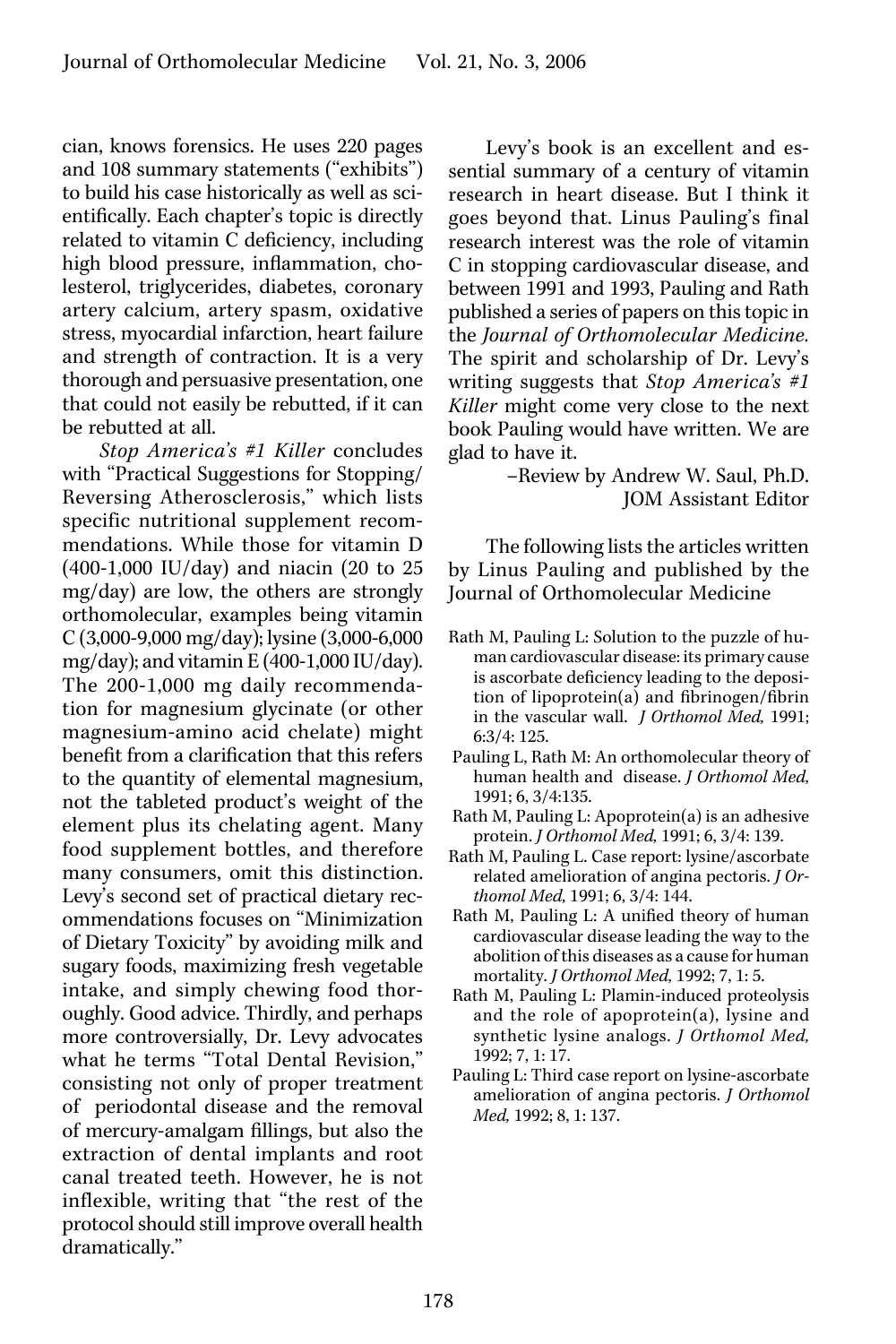Fire Your Doctor! Andrew W. Saul, Ph.D. 2005, Paperback, 208 pages

*Fire Your Doctor!* was written by Dr. Saul for the intelligent, interested, lay reader who wants to reduce his/her dependence upon the "health care" (sickness care, to be more accurate) system. But it is of considerable value for doctors (and other "health care" professionals) who have become discontented with what is being advocated by the orthodox authorities.

In 1978 I visited Dr. Humphry Osmond (one of the great co-founders of Orthomolecular Psychiatry) in Tuscaloosa, Alabama. During that visit I sat in on a class held for patients with schizophrenia at the Tuscaloosa Mental Hospital. The purpose of the class was to educate the patients about the nature of their condition and to give them guidance as to how to avoid a recurrence of their symptoms.

This anecdote illustrates a far more profound principle which Dr. Saul brings out in his excellent book.

The literal meaning of the word "doctor" is teacher, hence Ph.D., D.D., Ll.D., etc., the possessors of these degrees being entitled to call themselves "doctor." But that does not enable them to practice medicine. The medical doctor, by virtue of training, experience and the authority granted by the various licensing bodies, takes a history from the patient, performs whatever examination and testing that is required to define the patient's problem(s), and then ought to teach the patient how to cope with the situation.

Ah, if only that last point were true for the majority of doctors. That it is not is part of the *raison d'etre* for the book. All too many doctors fail to carry out this most fundamental part of their duty in their zeal to get as many patients

through their office doors as rapidly as possible. They fail to recognize that it is a duty which is enshrined in case law throughout the civilized world, known as "informed consent."

The next major point, which Dr. Saul makes throughout the bulk of his book, is that all too many doctors have failed to educate themselves about the alternatives to drug treatment for their patients.

The best definition of a drug that I have ever read is "a deadly poison given in sublethal doses." Would that were entirely true. The annual death rate in the United States of America, occurring with drugs given in the recommended doses, is variously estimated as between 150,000 and 200,000. In Canada the rate is likely to be between 15,000 and 20,000 because the population is one tenth that of the USA.

For example the annual death rate due to that terrifying condition known as Rhabdomyolysis (where muscle tissue breaks down accompanied by a very high fever) among patients taking the popular anti-cholesterol statin drugs is about 100 per million patients, with an even higher death rate due to liver failure.

By contrast, the world death rate due to the consumption of vitamins in doses much higher than those recommended by the orthodox authorities is precisely zero.

There are two arguments put forward by the orthodoxy to counter these points. Summarizing, the first is that there is no alternative to drugs for many medical conditions (which is often true in emergency situations). The second is that "of course nutrients are only of value in the management of their specific deficiency diseases."

Backed up by numerous references from the orthodox medical literature, the main bulk of the book refutes both these unfounded assertions.

Dr. Saul introduces a holistic approach to the restoration of health–looking at emotional and behavioural factors